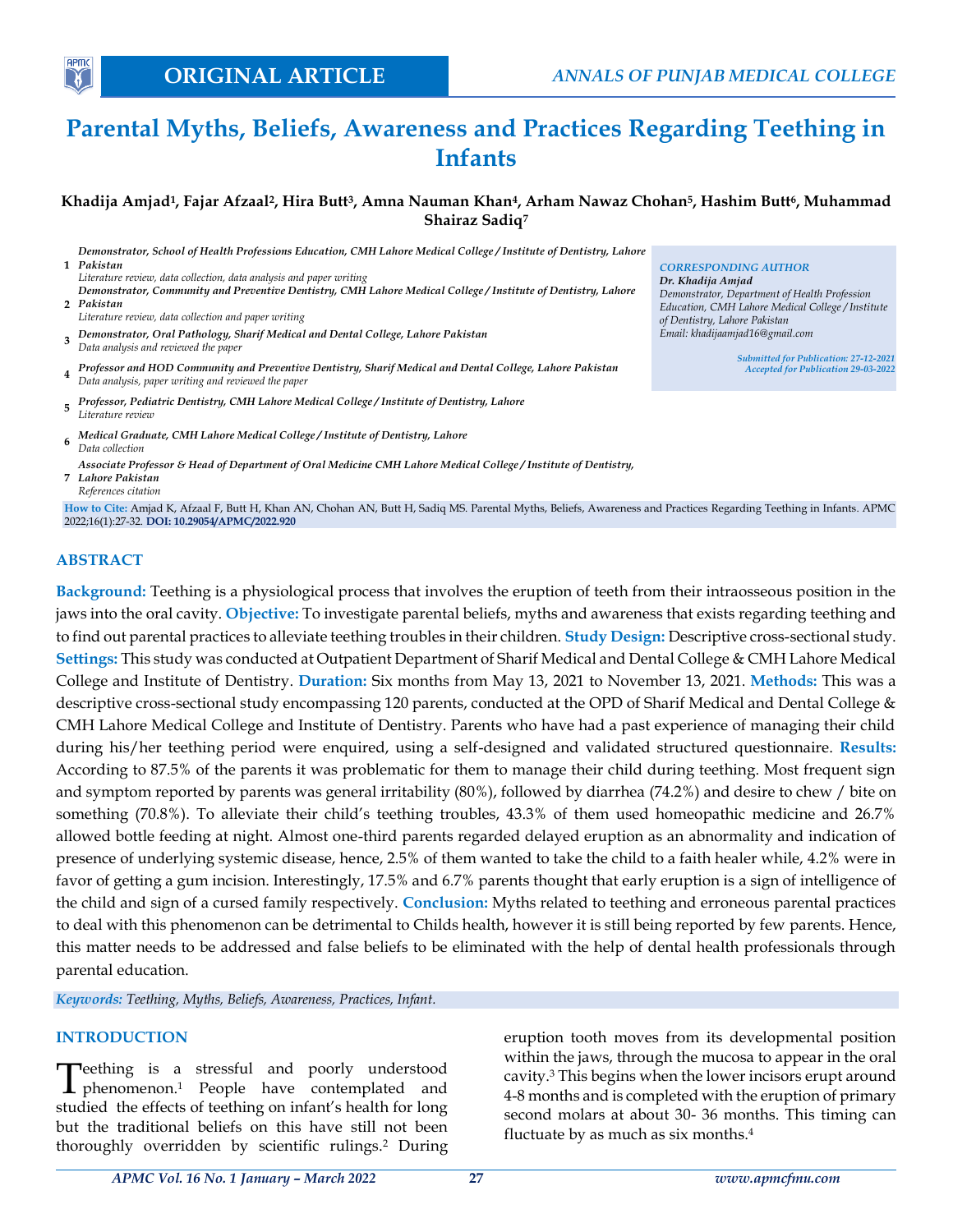According to epidemiological studies the prevalence of systemic illnesses while eruption of primary teeth ranges from 68-95%. 5,6 Although, literature is insufficient to conclude that eruption of primary teeth leads to systemic illnesses or they merely coexist at that time period<sup>7</sup> still there is a need to carefully assess these Illnesses during teething to prevent any serious condition from being ignored. 8 It has been established that certain signs and symptoms such as appetite loss, diarrhea, sleep disturbance, cough, vomiting or fever more than 38.9°C should not be ascribed to teething. Parental belief of systemic symptoms being caused by teething is unsubstantiated but low-grade fever and localized symptoms may be seen. 9

Uneasiness in infants & anxiety in parents is a common outcome of teething period. <sup>10</sup> Teething troubles may be due to tapering of maternal antibodies<sup>11,12</sup> moreover, night crying and sleeplessness could be due to attention seeking or separation anxiety. <sup>13</sup> Considering this, the best possible treatment should aim to relieve the discomfort. The phrase "born with a silver spoon in his mouth" originated around nineteenth century when wealthy parents gave silver spoons to their teething infants to gnaw. Nowadays, this practice is replaced by more reasonable option of cold teething rings. <sup>14</sup> Cold objects cause localized vasoconstriction which helps in reducing inflammation and as biting applies pressure to the gums its gives added relief. <sup>15</sup> Homeopathy and use of natural remedies are commonly adopted by parents as they have reported to help relieve teething discomfort. However, there is not enough evidence that advocates its use in infants. Therefore clinicians must be mindful of the kind of alternative medicine accessible to parents to guide them accordingly. 9 In the past lancing was commonly used to deal with delayed eruption or teething difficulties, however with the advancement of medical science this practice was abandoned. <sup>16</sup> Moreover according to literature lancing can lead to deformed teeth, defects in enamel and altered mandible size. <sup>17</sup> Midwives in Nigeria believed that early eruption of teeth was due to influence of evil spirits, defying cultural taboos, and long gestational period. They also attributed child exhibiting odd behavior, having wicked spiritual power and mental disturbances to effects of natal/neo-natal teeth. 18

Majority of parents in Jordan wrongly ascribed fever, diarrhea and sleep to teething. Moreover, around eleven percent of them permitted nursing and bottle-feeding at night time to cope with teething troubles. <sup>19</sup> Mistaken beliefs held by parents regarding teething might hinder with the timely identification and management of various systemic illnesses. Although these beliefs are not substantiated, but it is very unlikely that they change their perception. Hence, parents need to be educated

about the false beliefs as well as the facts regarding teething<sup>20</sup> and a logical explanation should be given to the anxious parents by medical professionals. 9

The objectives of this study were to investigate parental beliefs, myths and awareness that exist regarding teething and to find out various practices of parents to alleviate teething troubles in their children. Moreover, to highlight the importance of providing education to parents by dental health care professionals, for improved management of teething as well as eradication of various myths.

# **METHODS**

A descriptive cross-sectional study was conducted encompassing 120 parents, at the OPD of Sharif Medical and Dental College and Institute of Dentistry, CMH Lahore Medical College, from 13/5/2021 to 13/11/2021 with the approval from local ethical committee at Sharif Medical and Dental College (Ref.101-19). A self-designed and validated structured questionnaire with a Cronbach's alpha coefficient of 0.70 was used. After conducting a pilot study on 10 parents with simple modifications, questionnaire was then translated in Urdu.

The questionnaire consisted of 24 items, and it was divided into 4 sections; demographic, parental awareness regarding teething, practices used to alleviate teething troubles, beliefs and myths regarding this phenomenon. The inclusion criterion was parents who have had past experience of managing their child during his/her teething period. However, if their youngest child was more than 10 years old, he/she was excluded in order to reduce the possibility of parents forgetting their experience. <sup>19</sup> Recorded data was coded and entered using SPSS statistical Package version 23.0. Age was reported as mean and standard deviation. Nominal data like level of awareness and practices was recorded as frequencies and percentages.

# **RESULTS**

One hundred and twenty respondents/parents were interviewed. Mean age of the participants was  $(33.7 \pm 6.5)$ with a female preponderance of (89.2 %). Amongst respondents, 6.7% respondents had primary education, 23.3% had secondary education, 23.3% had higher secondary education, 35% were graduates and 11.7% possessed no formal education. Majority of the mothers were housewives (92.5 %) and half of the fathers (53.8 %) were running their businesses as shown in table 1.

According to 91.7% parents, children experienced difficulty during teething period and 87.5% of them thought that it was problematic for parents to manage the child during this phase. However, 54.2% parents reported improvement in the experience with their subsequent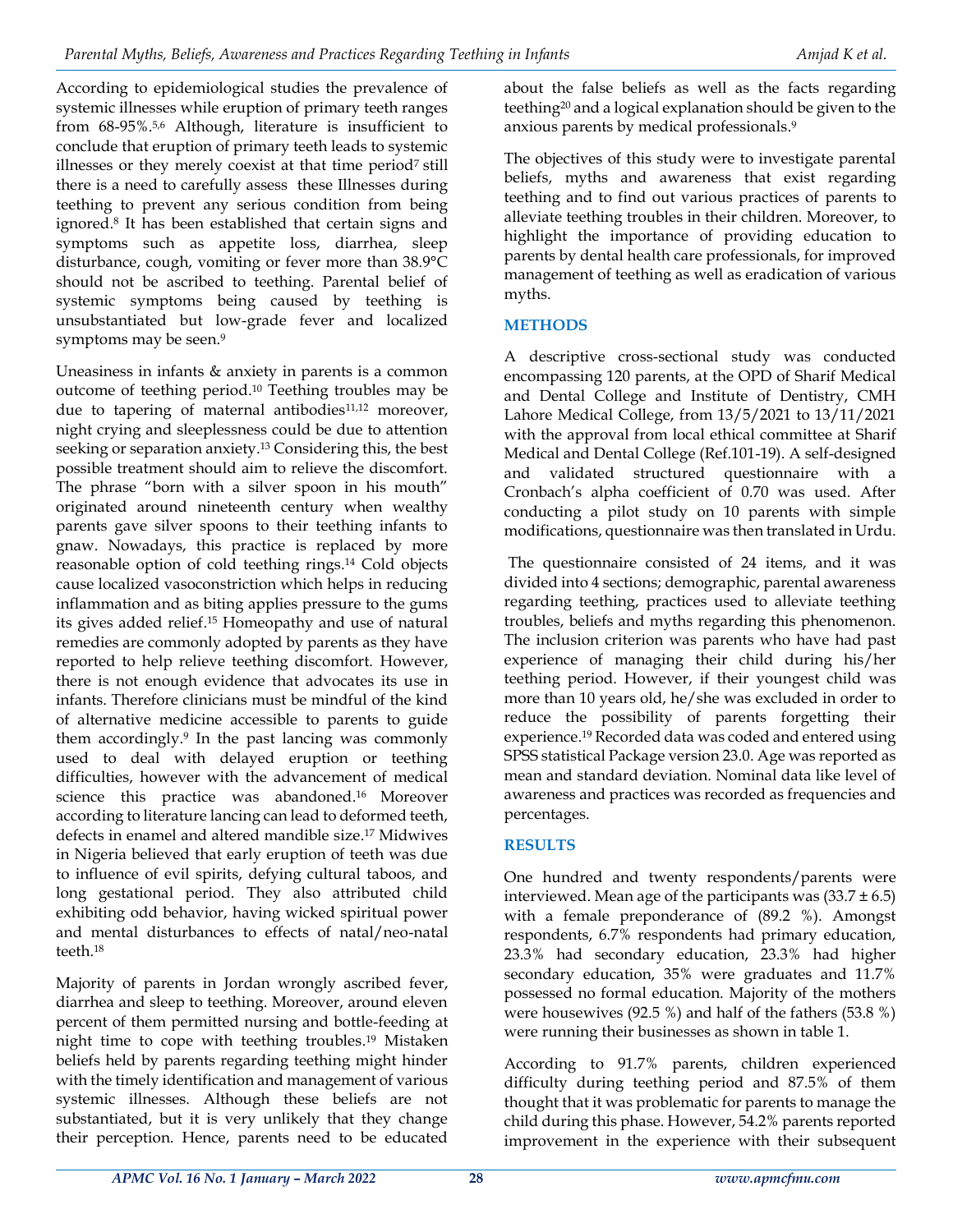children and 47.4% owed it to awareness of managing their child during teething, due to their previous experience. Approximately seventy five percent parents were aware of the age of eruption of first deciduous tooth (4-5 months). However, few of them had varying response in which 20% stated that the eruption time was 1.5 to 2.5 years and 4.2% said its 2-3 months. Parents were also questioned whether they had any specific food preferences for their children during teething, 69.2% reported they preferred soft diet, 10.8% said fluid diet and 5.8% stated hard diet while 14.2% parents reported no preference. Although, majority of the parents (80%) thought that dental health care professionals give adequate advice regarding management of teething but upon questioning whether they would take their child to any dental or health care professional during their Childs teething period, 55% of them stated that they will not do so as shown in table 2.

Most frequent sign and symptom reported by parents was general irritability (80%), followed by diarrhea (74.2%) and desire to chew/bite on something (70.8%), amongst one of the many signs and symptoms as shown in (Table 3).

When enquired about the remedies or practices adopted by parents to deal with their child during teething period, more than half of the parents (53.3%) gave their children something to bite on like a teether, 43.3% of them used homeopathic medicine, 26.7% allowed bottle feeding or nursing at night. Other parental practices mentioned by parents to deal with this phenomenon are shown in (Table 4).

On being inquired about early and delayed tooth eruption indications, half of the parents owed it to individual variation. However, 35.8% of the respondents regarded delayed eruption as an abnormality and indication of presence of underlying systemic disease. As far as early eruption is concerned, interestingly, 17.5% and 6.7% parents thought it's a sign of intelligence of the child and sign of a cursed family respectively. See (Figure 1). Almost one-third of parents stated that early and delayed eruption has no effect on Childs health in addition to stating that children exhibit strange behavior in case of early (37.5%) and delayed (38.3%) eruption. See (Figure 2)

Upon enquiry regarding parents response in case their children have variation in eruption timings, more than half of the parents (51.7%) wanted to take the child to a dentist/medical professional in case of early eruption as compared to just 14.2% in case of delayed eruption time. On the contrary 2.5% of them wanted to take the child to a faith healer in this case. Furthermore, 4.2% were in favor of getting a gum incision in case of delayed eruption. (Figure 3)

## **Table 1: Demographics of the study participants**

| Characteristic       | <b>Detail</b>                               | Percentage % |
|----------------------|---------------------------------------------|--------------|
| Gender               | Male                                        | 10.8%        |
|                      | Female                                      | 89.2%        |
| Educational<br>Level | Primary Education                           | 6.7%         |
|                      | Secondary Education                         | 23.3%        |
|                      | Higher Secondary<br>Education               | 23.3%        |
|                      | Graduates                                   | 35%          |
|                      | No Formal Education                         | 11.7%        |
| Occupation           | <b>Housewives</b>                           | 92.5%        |
|                      | <b>Fathers Running</b><br><b>Businesses</b> | 53.8%        |

## **Table 2: Awareness and beliefs about teething among the parents of the children**

| <b>Ouestions</b>                                                                                          | <b>Responses</b>                                                                                                                   | Frequency |
|-----------------------------------------------------------------------------------------------------------|------------------------------------------------------------------------------------------------------------------------------------|-----------|
|                                                                                                           | Children experienced<br>difficulty during<br>teething                                                                              | 91.7%     |
|                                                                                                           | It was problematic for<br>parents to manage the<br>child during teething<br>period                                                 | 87.5%     |
| Beliefs of parents<br>based on their<br>experiences?                                                      | Improvement in<br>parents experience of<br>managing the child<br>during teething in the<br>subsequent children                     | 54.2%     |
|                                                                                                           | Owing improved<br>experience, to<br>increased awareness of<br>managing children<br>during teething, due to<br>previous experience. | 47.4%     |
| When does the first                                                                                       | 4-5 months                                                                                                                         | 75%       |
| tooth appear in the                                                                                       | 1.5 to 2.5 years                                                                                                                   | 20%       |
| mouth?                                                                                                    | 2-3 months                                                                                                                         | 4.2%      |
| Any specific food                                                                                         | Soft diet                                                                                                                          | 69.2%     |
| preferences for your                                                                                      | Fluid diet                                                                                                                         | 10.8%     |
| babies during                                                                                             | Hard diet                                                                                                                          | 5.8%      |
| teething?                                                                                                 | No preferences                                                                                                                     | 14.2%     |
| Do dental health<br>care professionals<br>give adequate<br>advice regarding<br>management of<br>teething? | Adequate advice                                                                                                                    | 80%       |
| Do you take your<br>babies to any dental<br>or health care<br>professional during<br>teething period?     | Yes                                                                                                                                | 55%       |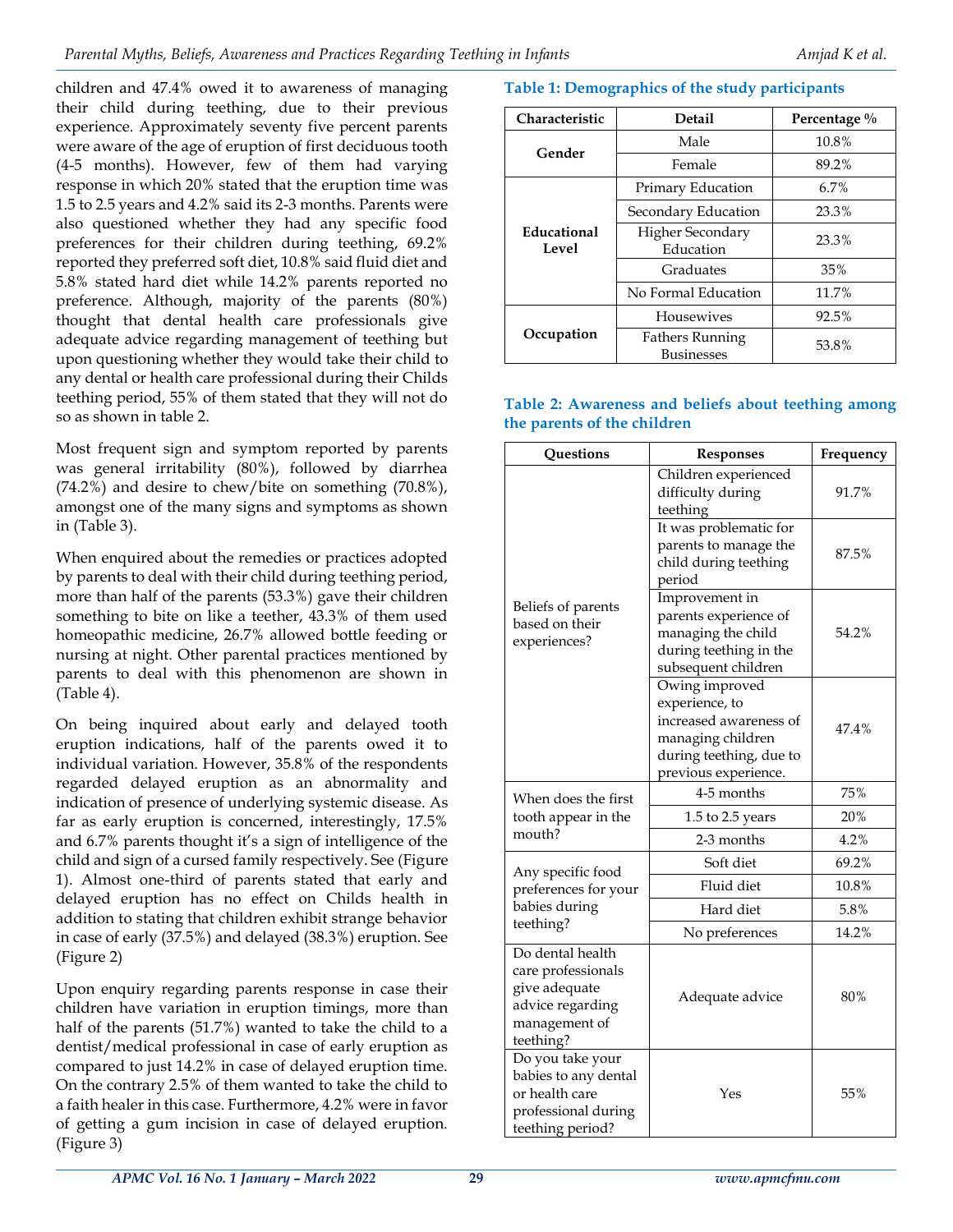#### **Table 3: Signs and symptoms related to teething**

| Signs & Symptoms                           | Percentage % |
|--------------------------------------------|--------------|
| General irritability                       | 80.0%        |
| Diarrhea                                   | 74.2%        |
| Desire to chew/bite on something           | 70.8%        |
| Gum irritation                             | 67.5%        |
| Fever                                      | 61.7%        |
| Thumb sucking                              | 45.0%        |
| Sleep disturbances                         | 27.5%        |
| Increased salivation/drooling              | 25.0%        |
| Ear problems                               | 20.0%        |
| Runny nose                                 | 13.3%        |
| Vomiting                                   | 12.5%        |
| Constipation                               | 10.8%        |
| Increased susceptibility to other diseases | 10.8%        |
| Skin rash                                  | 5.0%         |
| Heavy headedness                           | 4.2%         |
| Cough                                      | 3.3%         |

### **Table 4: Remedies/Parental practices to deal with teething**

| Remedies / Parental practices                       | Percentage % |
|-----------------------------------------------------|--------------|
| Something to bite on / teether                      | 53.3%        |
| Homeopathic medicine                                | 43.3%        |
| Bottle feeding / nursing at night                   | 26.7%        |
| Increased fluid provision to prevent<br>dehydration | 26.7%        |
| Oral analgesics                                     | 17.5%        |
| Topical anesthetic application on gums              | 15.0%        |
| Gum massage                                         | 15.0%        |
| Honey                                               | 4.2%         |
| Gripe water                                         | 2.5%         |
| Head massage                                        | 1.7%         |
| Herbal medicine                                     | 1.7%         |





# **Figure 2: Effects of early and delayed tooth eruption on child health / behavior**



## **Figure 3: Parents response to arsly and delayed eruption**



# **DISCUSSION**

Upon analysis of the demographic data, greater percentage of mothers/females responding to the questions could be suggesting that in most instances, mothers are the primary caregivers to the infants and are better at recalling and reporting their children's teething experience than the fathers such as studies done in Saudia and Nigeria. 19,21,22

Respondents of this study also reported broad range of signs and symptoms related to teething, which is in accordance with the previous studies. 5,7,8 However, in past studies the most commonly reported symptom was fever, 19,21,23 but in our study, it was general irritability (80%) exhibited by the child. Some earlier reports state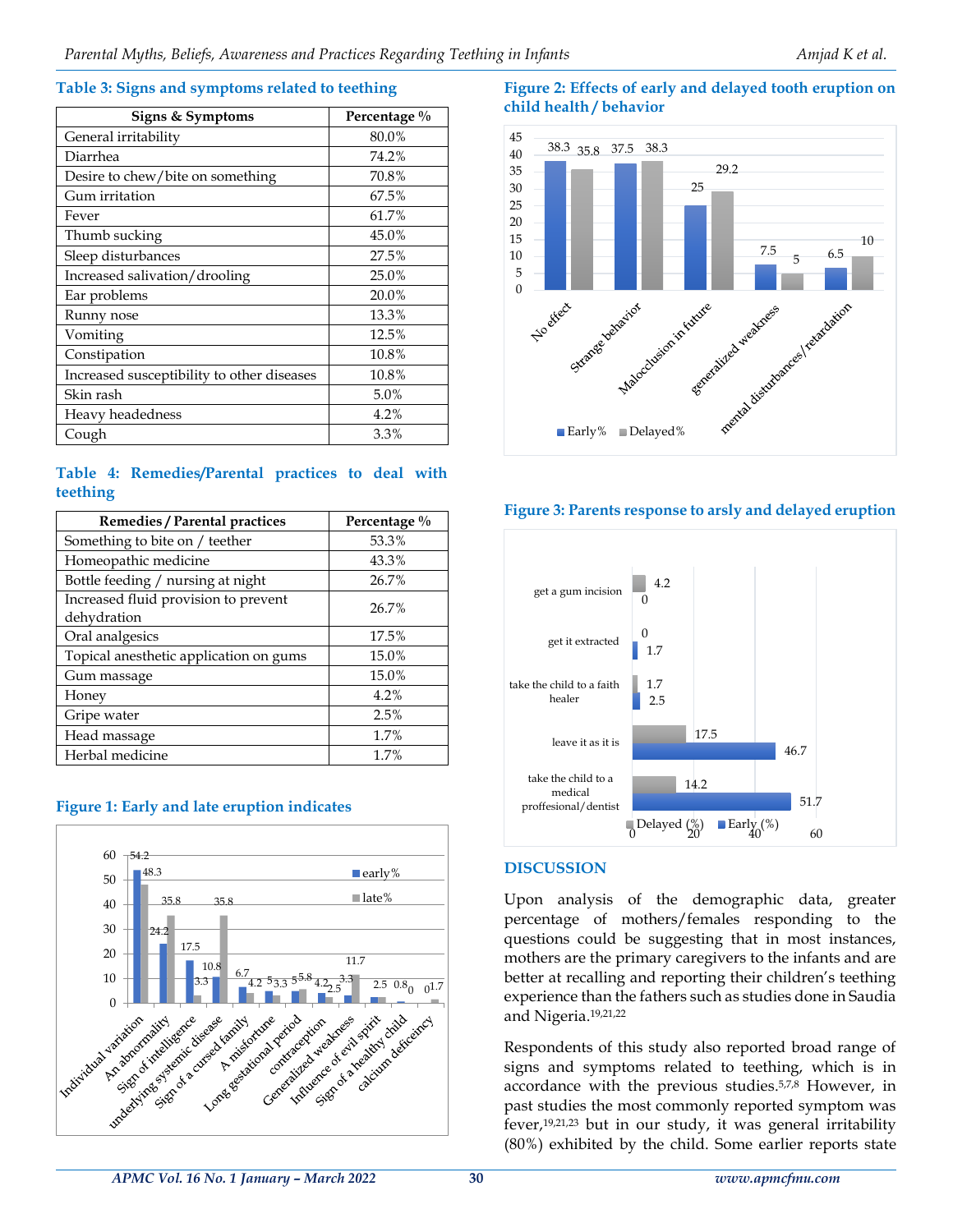that mild increase in body temperature is seen during tooth eruption, 24,25 however an Iranian study found that the misconception that teething leads to fever was widespread in many mothers, whereas few of the children actually had fever when checked clinically. 15 This may reflect parents' mistaken belief in the relationship between teething and fever. 15,26,27 Reported fever can be a result of child's developmental changes for instance decrease in maternal immunity and increased susceptibility to infections. 7,28 Moreover, release of tumor necrosis factor (TNF) alpha and IL-1beta may be contributing to fever and sleep disturbances. <sup>25</sup> Parents believe that they see changes in their child's behavior specifically during teething, as gum irritation may lead to irritability. 1,13,28 In our study other prevalent signs and symptoms associated with teething were, desire to chew/bite on something, gum irritation and drooling which is in line with previous studies.<sup>6,7,29</sup> Drooling may result from irritation of the gums<sup>7</sup> excessive saliva may cause cough or skin rash which is not alarming as long as child is systemically healthy. 1,28 Seventy four percent parents reported diarrhea as a teething symptom in our study which is in accordance with the study conducted in Irbid. <sup>19</sup> The reason for this difference could be postulated to higher incidence of diarrhea in underdeveloped countries like Nigeria and Pakistan as compared to advanced countries like Australia. Moreover, contamination of the objects that infants tend to bite on while teething might cause loose stools. According to other studies, even swallowing excess saliva<sup>9</sup> as well as release of IL-8 and IL-1beta cytokines<sup>25</sup> have been considered to contribute towards diarrhea in infants during teething.

More than half of the respondents of our study gave something to their children to bite on like teether (53.3%), among other remedies to deal with teething troubles, which is similar to the studies conducted in Saudia<sup>21</sup> and Iran. <sup>15</sup> Almost seventeen percent parents gave oral analgesics and fifteen percent applied topical anesthetic on gums to relieve teething pain in our study. These findings are similar to a study from south-east Nigeria<sup>23</sup> but contrary to few other studies which report much higher percentage of people using these remedies. 19,21 A little less than half the parents of our study (43.3%) used homeopathic medicines which is way more than used by respondents of a study conducted at Enugu. 23

Almost half of the respondents of our study considered early eruption as a result of individual variation and only five percent wrongly owed it to long gestational period which is similar to a study conducted in the past.<sup>18</sup> However, there were a small percentage of parents from our study who attributed early eruption to influence of evil spirits which is very less than the one mentioned in the study conducted at Ibadan. Misconceptions like these and others mentioned by parents in our study and other studies can be a result of low literacy rates of these underdeveloped countries; furthermore, it reflects the lack of awareness regarding this phenomenon.

Parents of our study also attributed strange behavior and mental retardation of child to early eruption, as in the study conducted in Nigeria. <sup>18</sup> Moreover, in our study more than half the respondents wanted to take the child to a medical professional/dentist in case of early eruption which indicates that they consider early eruption as a problem that is to be addressed. Moreover, few parents wanted to take the child to a faith healer in case of early eruption and some wanted to get a gum incision In case of delayed eruption although literature does not support this. 9

## **CONCLUSION**

Majority of the parents believed that teething is very troublesome for the child as well as it is problematic for parents to manage their children during this phase. Among varying signs and symptoms related to teething, general irritability and diarrhea were most commonly reported. Moreover, Myths related to teething and erroneous parental practices to deal with this phenomenon can be detrimental to Childs health; however, it is still being reported by few parents. Hence, this matter needs to be addressed and false beliefs to be eliminated with the help of dental health professionals through parental education. Further research, with a bigger sample size and from various cities of Pakistan is essential to explore the role of proper education of parents by dental health care providers and its effect on eradicating false beliefs regarding this phenomenon of teething.

## **LIMITATIONS**

In this study sample size was small.

## **SUGGESTIONS / RECOMMENDATIONS**

Further studies should be conducted with larger sample size.

## **CONFLICT OF INTEREST / DISCLOSURE**

There is no conflict of interest.

## **ACKNOWLEDGEMENTS**

The authors wish to thank Prof. Dr. Samir Riaz Qazi (BDS, FFDRCS, M. Phil) for his guidance related to the concept and design and Dr. Sidra Haleem (BDS, RDS) and Dr. Hani Javed Mir (BDS, RDS) for their services regarding data acquisition. Special thanks of gratitude to all parents of the children who participated in our study.